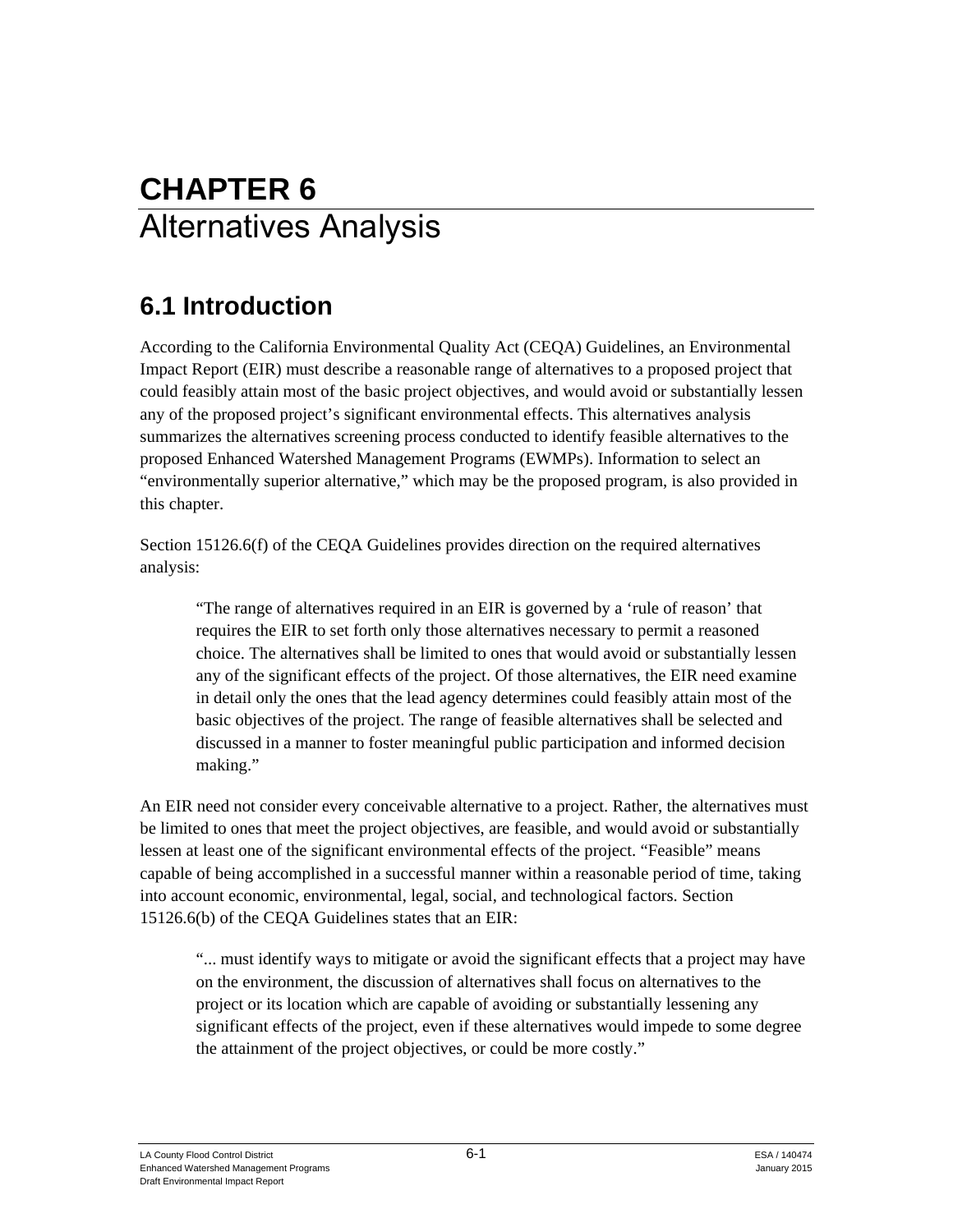Section 15126.6 (d) of the CEQA Guidelines provides further guidance on the extent of alternatives analysis required:

"The EIR shall include sufficient information about each alternative to allow meaningful evaluation, analysis, and comparison with the proposed project. A matrix displaying the major characteristics and significant environmental effects of each alternative may be used to summarize the comparison. If an alternative would cause one or more significant effects in addition to those that would be caused by the project as proposed, the significant effects of the alternative shall be discussed, but in less detail than the significant effects of the project as proposed."

The EIR must briefly describe the rationale for selection and rejection of alternatives and the information the Lead Agency relied on when making the selection. It also should identify any alternatives considered but rejected as infeasible by the lead agency during the scoping process and briefly explain the reasons for the exclusion. Alternatives may be eliminated from detailed consideration in the EIR if they fail to meet most of the project objectives, are infeasible, or do not avoid any significant environmental effects.

Section  $15126.6(e)(1)$  of the CEOA Guidelines also requires that the "no project" alternative be addressed in this analysis. The purpose of evaluating the "no project" alternative is to allow decision-makers to compare the potential consequences of the proposed program with the consequences that would occur without implementation of the proposed program.

Finally, an EIR must identify the environmentally superior alternative. The "no project" alternative may be environmentally superior to the proposed program based on the minimization or avoidance of physical environmental impacts. However, the "no project" alternative must also achieve the project objectives in order to be selected as the environmentally superior alternative. CEQA Guidelines Section  $15126.6(e)(1)$  requires that if the environmentally superior alternative is the "no project" alternative, the EIR shall identify an environmentally superior alternative among other alternatives.

# **6.2 Review of Proposed Program Goals and Objectives**

The alternatives presented in this chapter were analyzed for their abilities to reduce significant program impacts and meet the objectives of the proposed program, which are:

- To collaborate among agencies (Permittee jurisdictions) across the watershed to promote more cost-effective and multi-beneficial water quality improvement projects to comply with the Municipal Separate Storm Sewer System (MS4) Permit.
- To develop watershed-wide Enhanced Watershed Management Programs (EWMPs) that would, once implemented, remove or reduce pollutants from dry- and wet-weather urban runoff in a cost-effective manner.
- To reduce the impact of stormwater and non-stormwater on receiving water quality.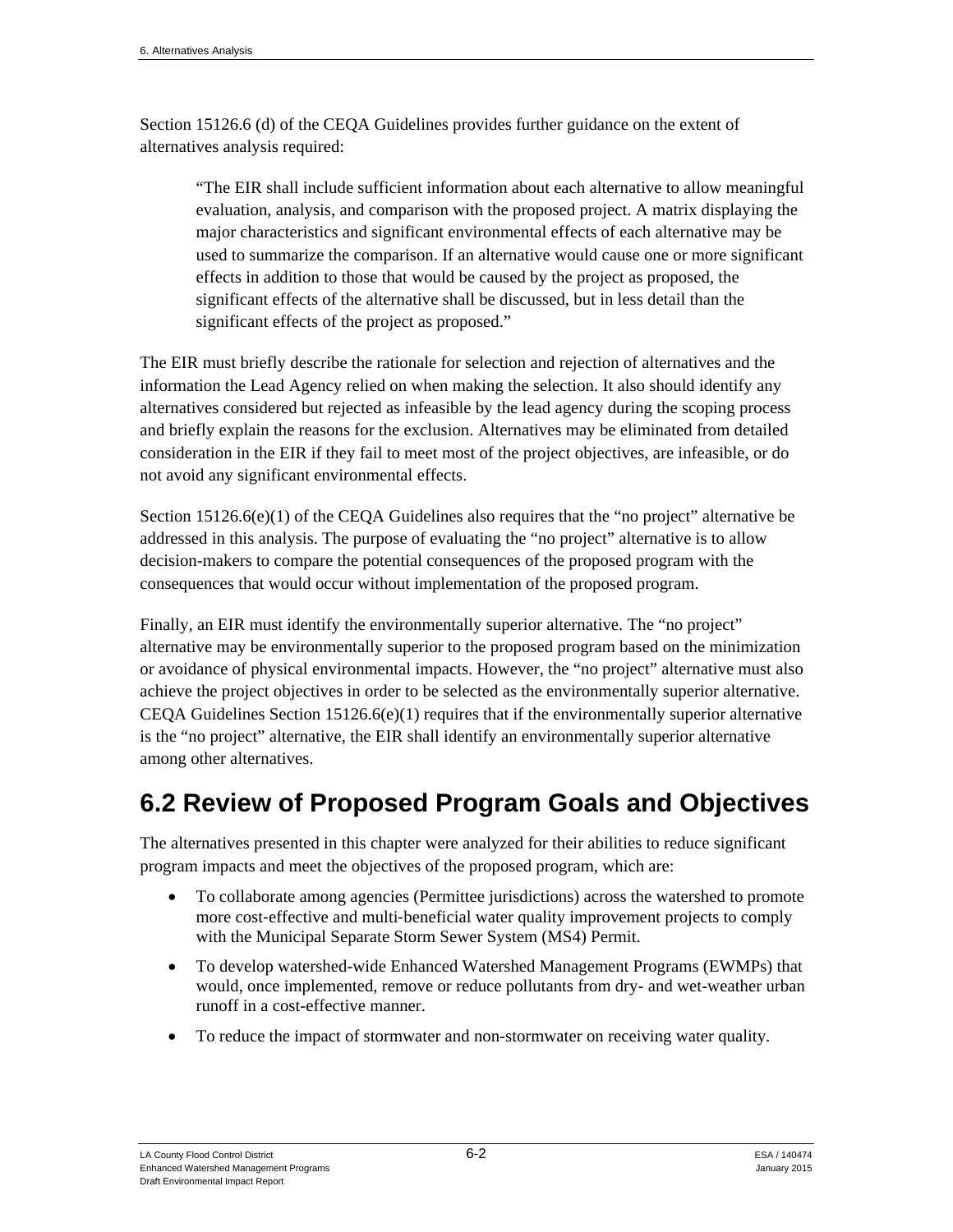# **6.3 Review of Significant Environmental Impacts**

CEQA Guidelines Sections 21100(b) (2) and 15126.2(b) require that any significant and unavoidable effect on the environment must be identified. In addition, CEQA Guidelines 15093(a) allows the decision-making agency to determine if the benefits of a proposed project outweigh the unavoidable adverse environmental impacts of implementing the project. The Lead Agency can approve a project with unavoidable adverse impacts if it prepares and adopts a "Statement of Overriding Considerations" setting forth the specific reasons for making such a judgment. Unavoidable adverse impacts identified in this Program Environmental Impact Report (PEIR) are discussed in this section. For each of the unavoidable adverse impacts, the Los Angeles County Flood Control District (LACFCD) must prepare and adopt a Statement of Overriding Considerations if the program is approved.

Chapters 3 and 4 provide analyses of potentially significant impacts that could result from implementation of the proposed program. **Table 6-1** identifies the potentially significant and unavoidable impacts associated with implementation of the proposed program. The range of alternatives required to be evaluated in an EIR is limited to those alternatives that would avoid or substantially lessen any significant effects of the proposed program and could feasibly attain most of the program objectives.

# **6.4 Program-Level Alternatives Analysis**

In accordance with the CEQA "rule of reason," an EIR is required to consider a range of alternatives that permit a reasoned choice and that are "limited to ones that would avoid or substantially lessen any of the significant effects of the project" (CEQA Guidelines Section 15126.6(f)). The Lead Agency conducted an alternatives screening process to identify feasible alternatives to the proposed program. The screening process for identifying viable alternatives included consideration of the following criteria:

- Ability to meet the program objectives
- Ability to reduce significant environmental effects of the proposed program
- Economic and engineering feasibility

Based on these criteria, the Lead Agency has identified the following alternatives:

- No Program Alternative
- Non-Structural Best Management Practices (BMPs) Only Program Alternative
- Distributed Structural BMPs Only Program Alternative (no centralized and regional)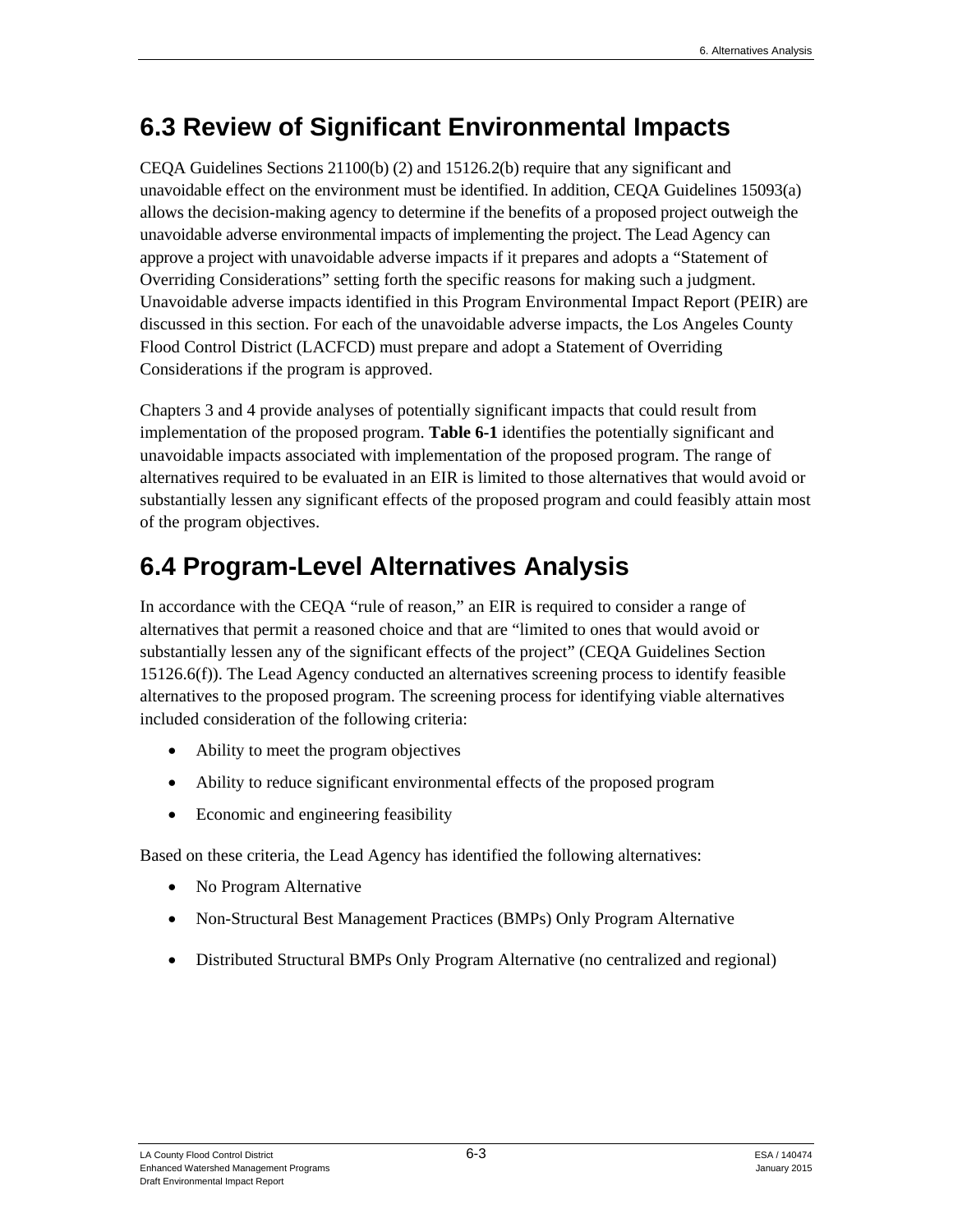| <b>Issue Area</b>                                                                                                                                    | <b>Significance</b><br><b>Determination</b> |
|------------------------------------------------------------------------------------------------------------------------------------------------------|---------------------------------------------|
| Aesthetics                                                                                                                                           | <b>LSM</b>                                  |
| Air Quality (Construction)                                                                                                                           | SU                                          |
| Air Quality (Operation)                                                                                                                              | <b>LTS</b>                                  |
| Air Quality (Cumulative Construction)                                                                                                                | <b>SU</b>                                   |
| <b>Biological Resources (Direct and Cumulative)</b>                                                                                                  | <b>LSM</b>                                  |
| <b>Cultural Resources</b>                                                                                                                            | SU                                          |
| Cultural Resources (Cumulative)                                                                                                                      | <b>SU</b>                                   |
| Geology and Soils/Mineral Resources (Direct and Cumulative)                                                                                          | <b>LSM</b>                                  |
| <b>Greenhouse Gas Emissions</b>                                                                                                                      | <b>LTS</b>                                  |
| Hazards and Hazardous Materials (Direct and Cumulative)                                                                                              | <b>LSM</b>                                  |
| Hydrology and Water Quality (Direct and Cumulative)                                                                                                  | <b>LSM</b>                                  |
| Land Use and Planning/Agriculture (Direct and Cumulative)                                                                                            | <b>LTS</b>                                  |
| Noise (Construction)                                                                                                                                 | SU                                          |
| Noise (Operation)                                                                                                                                    | <b>LTS</b>                                  |
| Noise (Cumulative)                                                                                                                                   | SU                                          |
| Population and Housing and Environmental Justice<br>(Direct and Cumulative)                                                                          | <b>LTS</b>                                  |
| Public Services/Recreation (Direct and Cumulative)                                                                                                   | <b>LTS</b>                                  |
| Traffic and Transportation (Direct and Cumulative)                                                                                                   | <b>LSM</b>                                  |
| Utilities and Service Systems (Direct and Cumulative)                                                                                                | <b>LSM</b>                                  |
| Growth Inducement (Direct/Indirect)                                                                                                                  | <b>LTS</b>                                  |
| $LTS = Less than Significant$<br>$\mathsf{L} \mathsf{C} \mathsf{M}$ $\mathsf{L}$ are then $\mathsf{C}$ inviting the unit $\mathsf{M}$ it is not in a |                                             |

**TABLE 6-1 SUMMARY OF PROGRAM IMPACT ANALYSIS** 

LSM = Less than Significant with Mitigation SU = Significant and Unavoidable

SOURCE: ESA 2014.

# 6.4.1 No Program Alternative

The CEQA Guidelines require an analysis of the specific alternative of "no project" (CEQA Guidelines, Section 15126.6). Specifically, the CEQA Guidelines state that "[t]he purpose of describing and analyzing a 'no project' alternative is to allow decision makers to compare the impacts of approving the proposed project with the impacts of not approving the proposed project." The "no project" alternative is not necessarily the same as the baseline used to determine the environmental impacts of the proposed program. The analysis of the no project alternative includes the existing baseline environmental conditions as well as "what would be reasonably expected to occur in the foreseeable future if the project were not approved, based on current plans and consistent with available infrastructure and community services" (CEQA Guidelines, Section 15126.6  $(e)(2)$ ). The analysis of impacts related to the no project alternative includes projecting what would reasonably be expected to occur "in the foreseeable future if the project were not approved."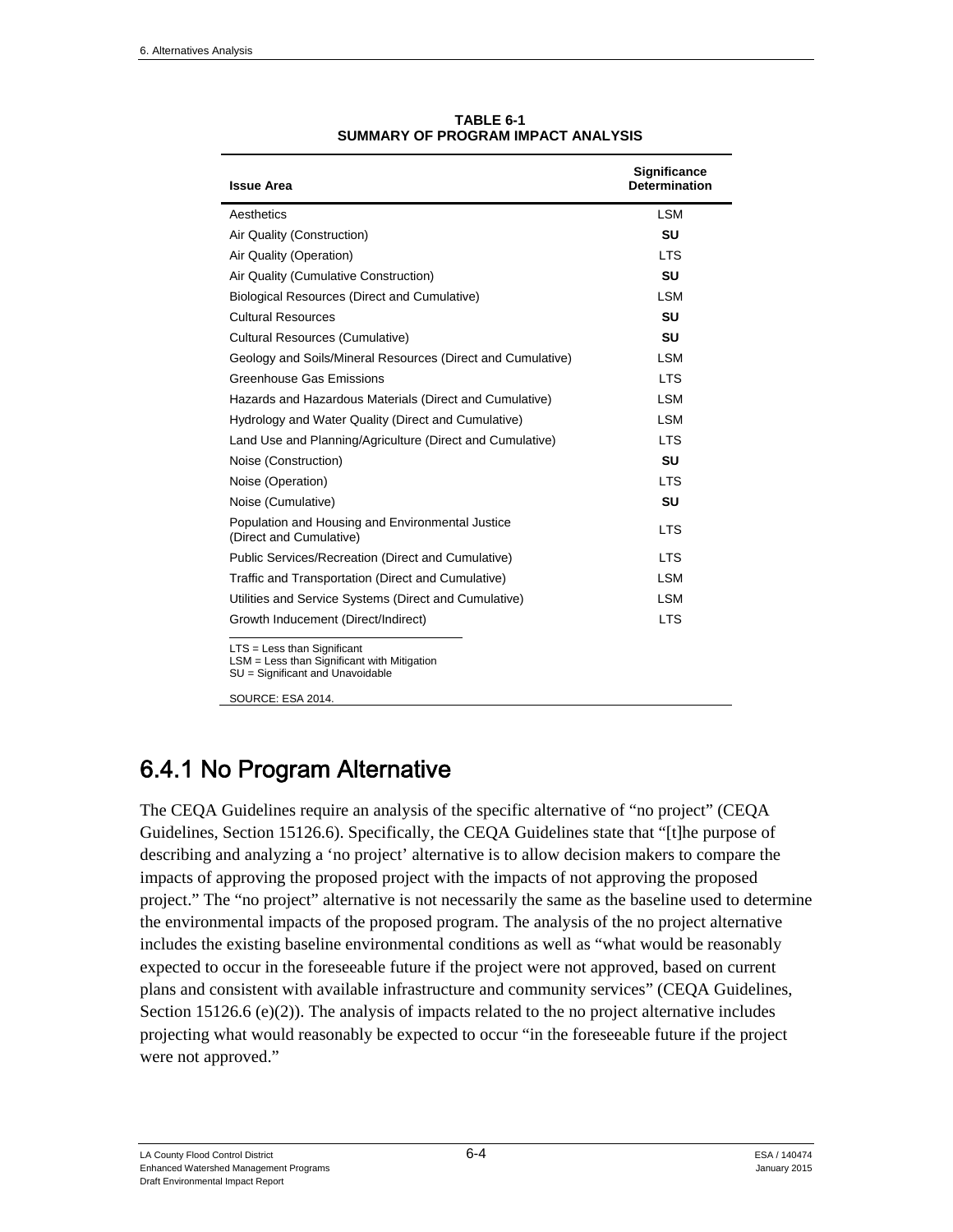The No Program Alternative (please note: for the sake of this EWMP, this PEIR will use the term "No Program Alternative") would result in the non-implementation of the EWMP approach allowed in the MS4 Permit. Although this would not necessarily result in noncompliance with MS4 Permit since preparation of the EWMPs is an optional compliance method, each Permittee would be required to reach water quality objectives for MS4 discharges on their own, with no clear compliance strategy. The collaborative approach outlined in the MS4 Permit would not be available to each Permittee. Under the No Project Alternative, each Permittee would construct BMPs necessary to achieve compliance, some of which would be similar to the proposed alternative. This includes the construction of distributed, centralized, and regional BMPs necessary to achieve local discharge compliance.

# **Ability to Meet Program Objectives**

The No Program Alternative would not meet the EWMP objective to collaborate among agencies across the watershed to promote more cost‐effective and multi‐beneficial water quality improvement projects, but it would meet the other objectives to remove or reduce pollutants from dry- and wet-weather urban runoff and reduce the impact of stormwater and non-stormwater on receiving water quality through implementation of structural and non-structural BMPs.

The No Project Alternative would not necessarily avoid the potential environmental impacts that would occur as a result of implementing the EWMPs, as compliance with the MS4 Permit is still required. However, to achieve compliance with the MS4 Permit, each of the BMPs would need to be installed rapidly to avoid permit violations. There would be less coordination within each watershed, which could result in inefficient or redundant BMPs based on municipal boundaries rather than watershed boundaries. Potential impacts of this alternative are discussed in the following pages.

#### *Aesthetics*

Under the No Project Alternative, each Permittee would implement BMPs within their jurisdictions that would result in aesthetic modifications similar to the proposed alternative. The impacts to aesthetics throughout the watershed would be site specific, similar to the proposed alternative. [Similar impacts]

#### *Air Quality*

Air emissions resulting from the construction of BMPs under the No Project Alternative would be similar to the proposed alternative since both alternatives would require installation of similar types of BMPs requiring similar types of construction methods. However, because the programs would need to be installed rapidly and because more BMPs would likely be required as a result of the inefficiencies of municipal boundaries, slightly more construction emissions would result. [Slightly greater impacts]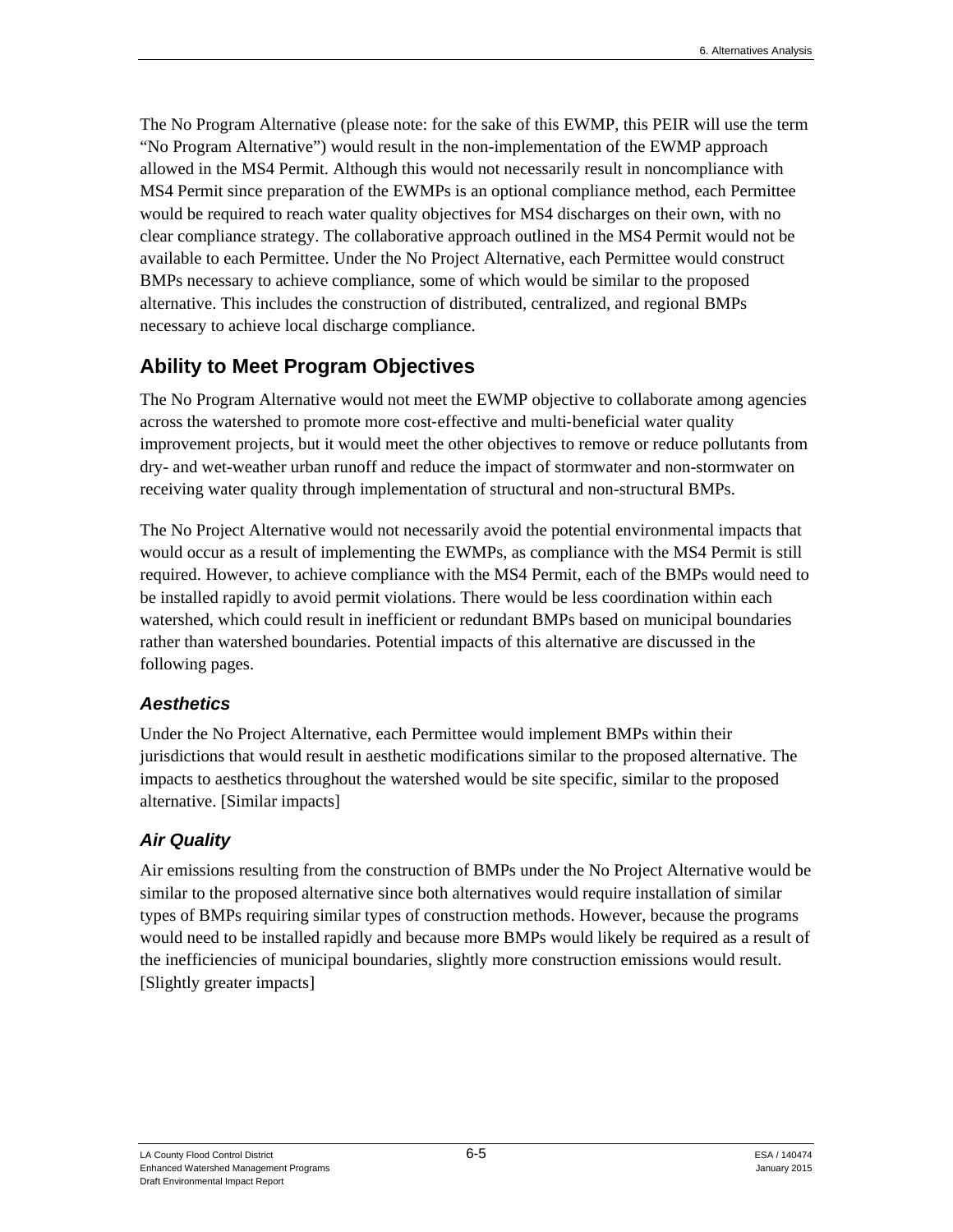#### *Biological Resources*

Impacts to biological resources would be similar to the proposed alternative. The potential impacts to biological resources throughout the watershed would be site specific, but the BMP locations would be similar to those identified under the proposed alternative. [Similar impacts]

# *Cultural Resources*

Impacts to cultural resources would be similar to the proposed alternative. The potential impacts to cultural resources throughout the watershed would be site specific, but the BMP locations would be similar to those identified under the proposed alternative. [Similar impacts]

# *Geology and Soils/Mineral Resources*

Impacts to geological and mineral resources would be similar to the proposed alternative since impacts would be site specific and within similar locations. [Similar impacts]

# *Greenhouse Gases*

Construction of the BMPs would result in only minor greenhouse gas (GHG) emissions. GHG emissions would be similar to the proposed alternative since similar BMPs would be constructed. In terms of the cumulative impact to global climate change, the impact would be similar to the proposed alternative. [Similar impacts]

# *Hazards and Hazardous Waste*

Impacts to hazards and hazardous waste would be similar to the proposed alternative since impacts would be site specific and within similar locations. Localized subsurface contamination could be affected by any of the BMP types and individual projects would be subject to similar preconstruction evaluations to assess suitability of the location. [Similar impacts]

# *Hydrology and Water Quality*

Achieving water quality objectives required in the MS4 Permit immediately would be difficult under the No Program Alternative since the permit does not allow for an installation grace period outside of the EWMP. The potential for noncompliance with the MS4 Permit under this alternative would result in a significant impact compared to that of the proposed alternative. [Greater impacts]

# *Land Use Planning/Agriculture*

Impacts to land use would be similar to the proposed alternative since impacts would be site specific and within similar locations. [Similar impacts]

# *Noise*

Noise resulting from the construction of BMPs under the No Project Alternative would be similar to the proposed alternative since both alternatives would require installation of similar types of BMPs requiring similar types of construction methods in similar locations. [Similar impact]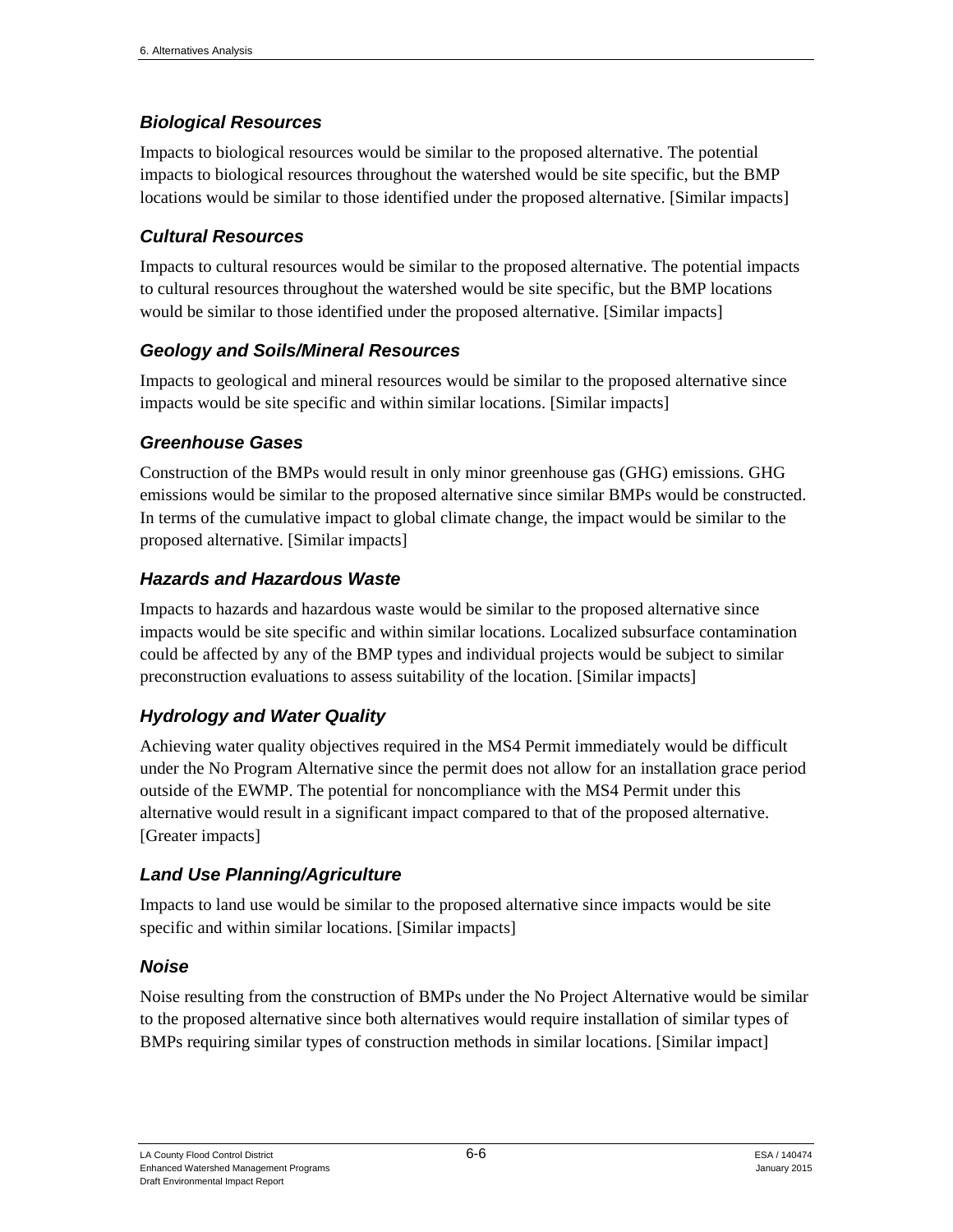#### *Population and Housing*

Impacts to population and housing would be similar to the proposed alternative since impacts would be site specific and within similar locations. [Similar impact]

### *Recreation*

Impacts to recreation would be similar to the proposed alternative since impacts would be site specific and within similar locations. [Similar impact]

# *Transportation and Circulation*

Impacts to transportation and circulation would be similar to the proposed alternative since impacts would be site specific and within similar locations. [Similar impacts]

# *Utilities and Service Systems*

Impacts to utilities and service systems would be similar to the proposed alternative since impacts would be site specific and within similar locations. [Similar impacts]

# 6.4.2 Non-Structural BMPs Only Project Alternative

The Non-Structural BMPs Only Project Alternative would involve implementation of the proposed program and its associated non-structural BMPs only. No structural BMPs would be implemented as the significant and unavoidable impacts are generally related to construction activities associated with the structural BMPs. For example, the significant and unavoidable air quality, noise, and cultural resources impacts would be avoided through implementation of nonstructural BMPs only because non-structural BMPs would not result in construction activities.

The proposed program would focus on implementation of policies, actions, and activities that are intended to prevent pollutants from entering stormwater runoff, thus eliminating the source of the pollutants.

# **Ability to Meet Program Objectives**

The Non-Structural BMPs Only Project Alternative would avoid the potential environmental impacts that would occur as a result of implementing the proposed program. While these measures would help to improve water quality in the EWMP areas, sole reliance on these nonstructural BMPs may not provide the level of water quality treatment needed to meet the water quality objectives of the Regional Water Quality Control Board Basin Plan and as required by the MS4 Permit. The Non-Structural BMPs Only Project Alternative may not meet the objectives of the proposed program to collaborate among agencies to promote more cost-effective and multibeneficial water quality improvement projects because Non-Structural BMPs are generally implemented individually in each jurisdiction, so collaboration efforts for cost-effective solutions diminishes with implementation of non-structural BMPs only. Nonetheless, potential impacts of this alternative are discussed in the following pages.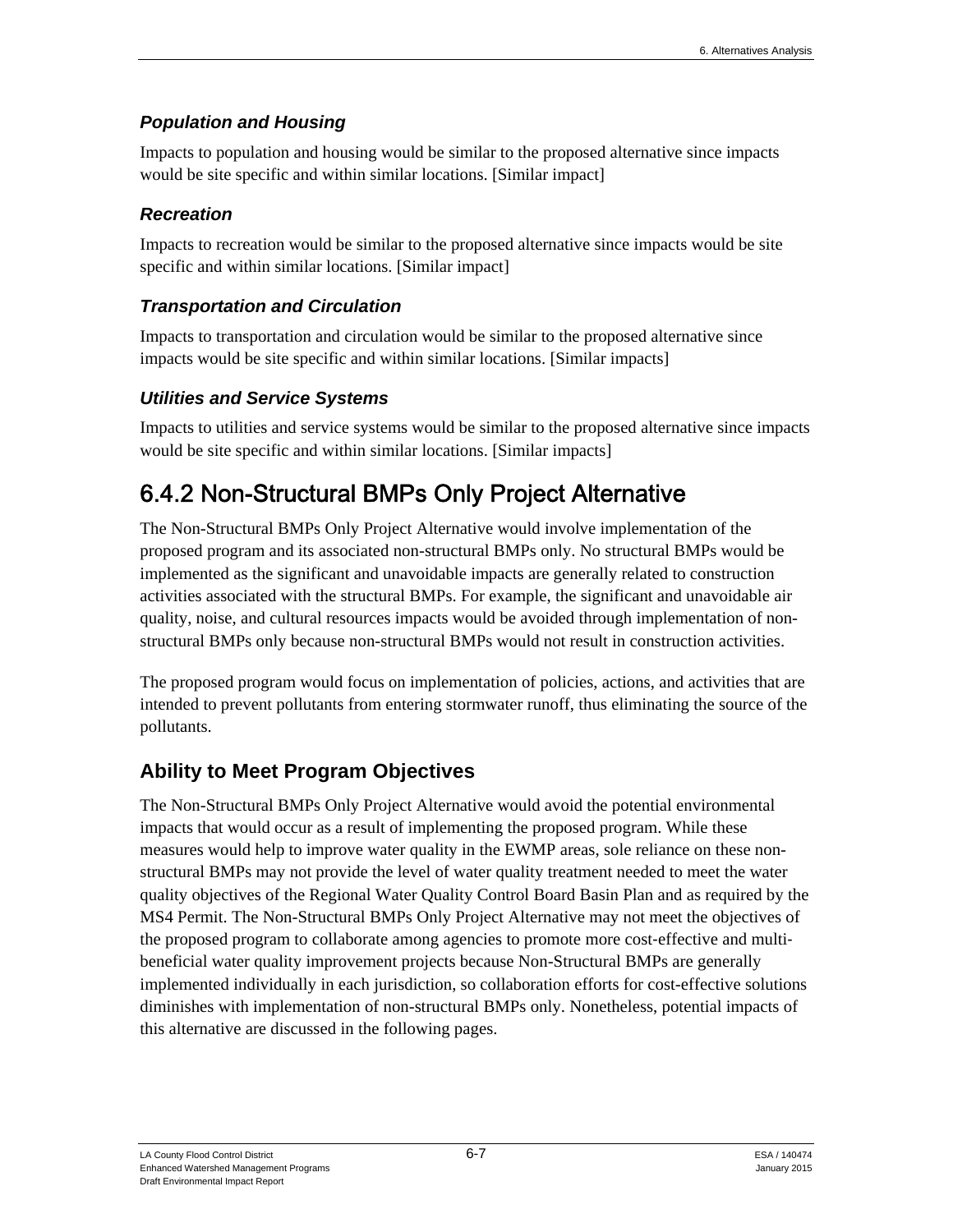# **Impact Analysis**

### *Aesthetics*

The Non-Structural BMPs Only Project Alternative would avoid construction impacts identified in the proposed alternative. However, many BMPs, such as green-streets and grassy swales, would improve local aesthetics. The Non-Structural BMPs Only Project Alternative would minimize this multi-purpose benefit of the project. [Greater impacts]

# *Air Quality*

The Non-Structural BMPs Only Project Alternative would avoid construction impacts identified in the proposed alternative. The elimination of construction emissions throughout the region would result in the use of fewer off-road vehicles and fewer emissions. [Fewer impacts]

# *Biological Resources*

The Non-Structural BMPs Only Project Alternative would avoid direct impacts to biological resources from construction. Although dry-weather flows would be reduced under this alternative, relying solely on non-structural BMPs would be less effective than the combination of BMPs planned in the proposed alternative. Impacts to biological resources would be less under the Non-Structural BMPs Only Project Alternative. [Fewer impacts]

# *Cultural Resources*

The Non-Structural BMPs Only Project Alternative would avoid construction impacts, resulting in fewer impacts to cultural resources. [Fewer impacts]

# *Geology and Soils/Mineral Resources*

The Non-Structural BMPs Only Project Alternative would avoid construction impacts and infiltration impact, resulting in fewer impacts to geological resources. The potential for increased unstable soils from infiltration would be reduced under this alternative. [Fewer impacts]

# *Greenhouse Gases*

The Non-Structural BMPs Only Project Alternative would avoid construction impacts identified in the proposed alternative. The elimination of construction emissions throughout the region would result in fewer GHG emissions. [Fewer impacts]

# *Hazards and Hazardous Waste*

The Non-Structural BMPs Only Project Alternative would avoid construction impacts and infiltration impact, resulting in fewer impacts to hazards. The potential for increased mobilization of contamination in soils would be reduced under this alternative. [Fewer impacts]

# *Hydrology and Water Quality*

The water quality benefit provided by the structural BMPs would be eliminated under this alternative. Achieving water quality objectives required in the MS4 Permit with no structural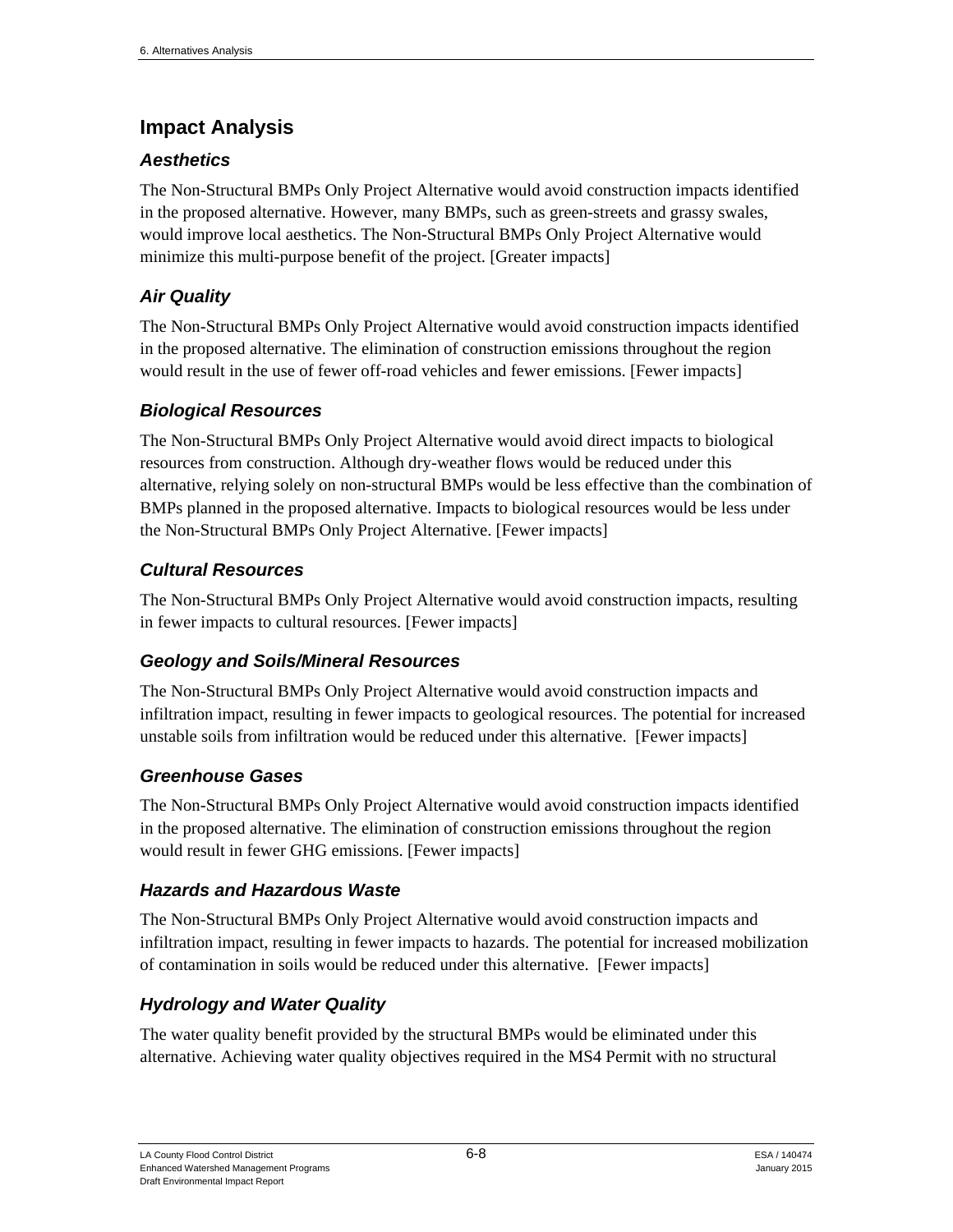BMPs would be unlikely. The potential for non-compliance with the MS4 Permit under this alternative would result in a significant impact of the alternative. [Greater impacts]

#### *Land Use Planning/Agriculture*

The Non-Structural BMPs Only Project Alternative would avoid construction impacts and infiltration impact, resulting in fewer impacts to land uses and agriculture. [Fewer impacts]

#### *Noise*

The Non-Structural BMPs Only Project Alternative would avoid construction impacts and infiltration impact, resulting in fewer impacts to noise. [Fewer impacts]

#### *Population and Housing*

The avoidance of construction would not affect population and housing. Impacts would be similar to the proposed alternative. [Similar impacts]

#### *Recreation*

The avoidance of construction would not affect recreation. Impacts would be similar to the proposed alternative. [Similar impacts]

### *Transportation and Circulation*

The avoidance of construction would reduce impacts to transportation and circulation. Impacts would be less than the proposed alternative. [Fewer impacts]

#### *Utilities and Service Systems*

The avoidance of construction and increased infiltration would reduce impacts to utilities and service systems. Impacts would be less than the proposed alternative. [Fewer impacts]

# 6.4.3 Distributed Structural and Non-Structural BMPs Only Program Alternative (No Centralized or Regional)

The Distributed Structural BMPs Only Project Alternative would involve implementation of the proposed program and only its associated distributed structural BMPs and non-structural BMPs. Since much of the impacts of program implementation would occur during construction of the large-scale regional and centralized BMPs, this alternative would result in fewer construction impacts than the proposed project.

# **Ability to Meet Program Objectives**

The Distributed Structural BMPs Only Program Alternative would meet the objectives of the proposed program to collaborate among agencies to promote more cost-effective and multibeneficial water quality improvement projects. However, because distributed structural BMPs tend to be smaller in nature and typically are distributed widely throughout the watershed, more BMPs may be necessary to meet water quality objectives in the MS4 Permit. The ability to meet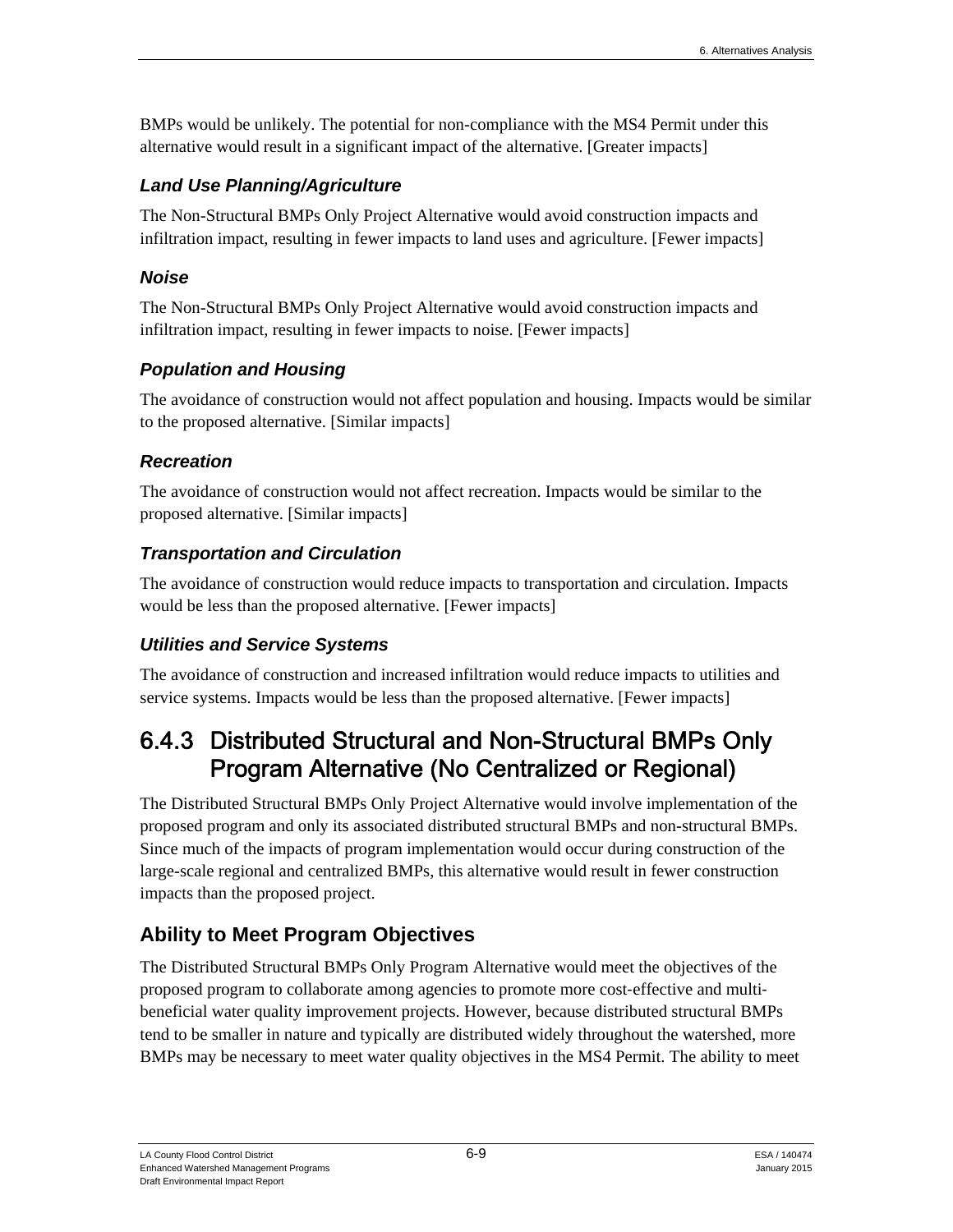the water quality objectives would be less certain under this alternative. Potential impacts of this alternative are discussed in the following pages.

# **Impact Analysis**

### *Aesthetics*

Constructing more distributed BMPs and no large-scale regional or centralized BMPs would result in similar aesthetics impacts on the regional level within each watershed. Although more widely dispersed projects would result in more locations being subjected to short-term construction activities, post-construction impacts would largely be beneficial, since green-streets and small-scale grassy swales would be installed that generally would improve local character in urban settings. In addition, any adverse post-construction impacts to local aesthetics from the larger BMPs would be avoided. [Fewer impacts]

# *Air Quality*

Constructing fewer large-scale BMPs would result in fewer daily emissions. Although construction of more widely dispersed small-scale BMPs may increase the number of construction projects, the smaller size would result in the use of fewer off-road vehicles and fewer emissions. [Fewer impacts]

# *Biological Resources*

Constructing fewer large-scale BMPs would result in impacts similar to biological resources as the proposed alternative. Impacts to biological resources from construction of BMPs would be site specific regardless of the type of program being implemented. The potential to reduce surface flows supporting riparian and wetland resources would be similar to the proposed alternative. [Similar impacts]

#### *Cultural Resources*

Constructing fewer large-scale BMPs, but more small-scale BMPs would have similar impacts to cultural resources as the proposed alternative. Impacts to cultural resources would be site specific regardless of the type of project being implemented. [Similar impacts]

#### *Geology and Soils/Mineral Resources*

Impacts to geological and mineral resources would be similar to the proposed alternative since impacts would be site specific regardless of the type of BMPs being built. [Similar impacts]

#### *Greenhouse Gases*

Construction of the BMPs would result in only minor GHG emissions. Constructing fewer largescale BMPs would result in fewer GHG emissions overall, but in terms of the cumulative impact to global climate change, the impact would be similar to the proposed alternative. [Similar impacts]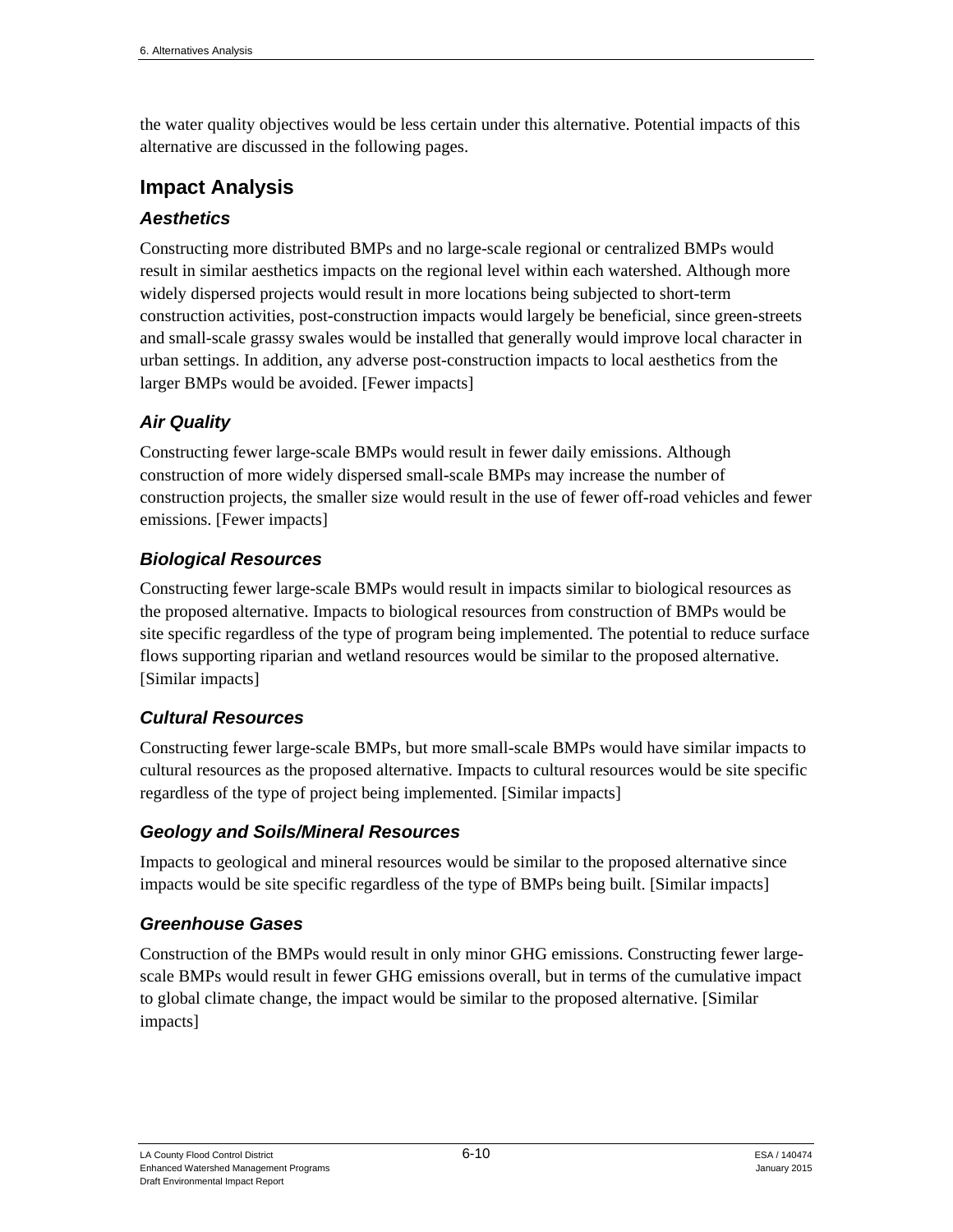#### *Hazards and Hazardous Waste*

Impacts to hazards and hazardous waste would be similar to the proposed alternative since impacts would be site specific regardless of the type of BMPs being built. Localized subsurface contamination could be affected by any of the BMP types and individual projects would be subject to similar preconstruction evaluations to assess suitability of the location. [Similar impacts]

#### *Hydrology and Water Quality*

The water quality benefit provided by the large-scale regional BMPs would be eliminated under this alternative. Achieving water quality objectives required in the MS4 Permit with a greater number of small-scale BMPs may be unlikely if larger regional BMPs are not constructed. The potential for noncompliance with the MS4 Permit under this alternative would result in a significant impact compared to that of the proposed alternative. [Greater impact]

### *Land Use Planning/Agriculture*

Construction of a greater number of BMPs would have greater impacts to land uses within each watershed since more projects would be required. The large-scale BMPs would be located in areas with sufficient developable space. Eliminating use of these large open-space areas would disperse land use acquisition and compatibility impacts throughout the watershed. Impacts would be greater under this alternative. [Greater impacts]

#### *Noise*

Construction of more BMPs would subject a greater number of people to temporary construction noise. However, impacts from the longer-term construction of large BMPs would be avoided. Since impacts would be site specific, impacts from construction noise would be similar to the proposed alternative. [Similar impacts]

#### *Population and Housing*

Construction of more small-scale BMPs and fewer large-scale BMPs would have similar effects to population and housing as the proposed alternative. [Similar impacts]

#### *Recreation*

Construction of more small-scale BMPs and fewer large-scale BMPs would have similar effects to recreation within the watersheds. Impacts would be site specific under either alternative. [Similar impacts]

#### *Transportation and Circulation*

Construction of more small-scale BMPs and fewer large-scale BMPs would have similar effects to transportation and circulation within the watersheds. Smaller projects would have shorter duration impacts to roadways, but would occur in more locations. Impacts would be site specific under either alternative. [Similar impacts]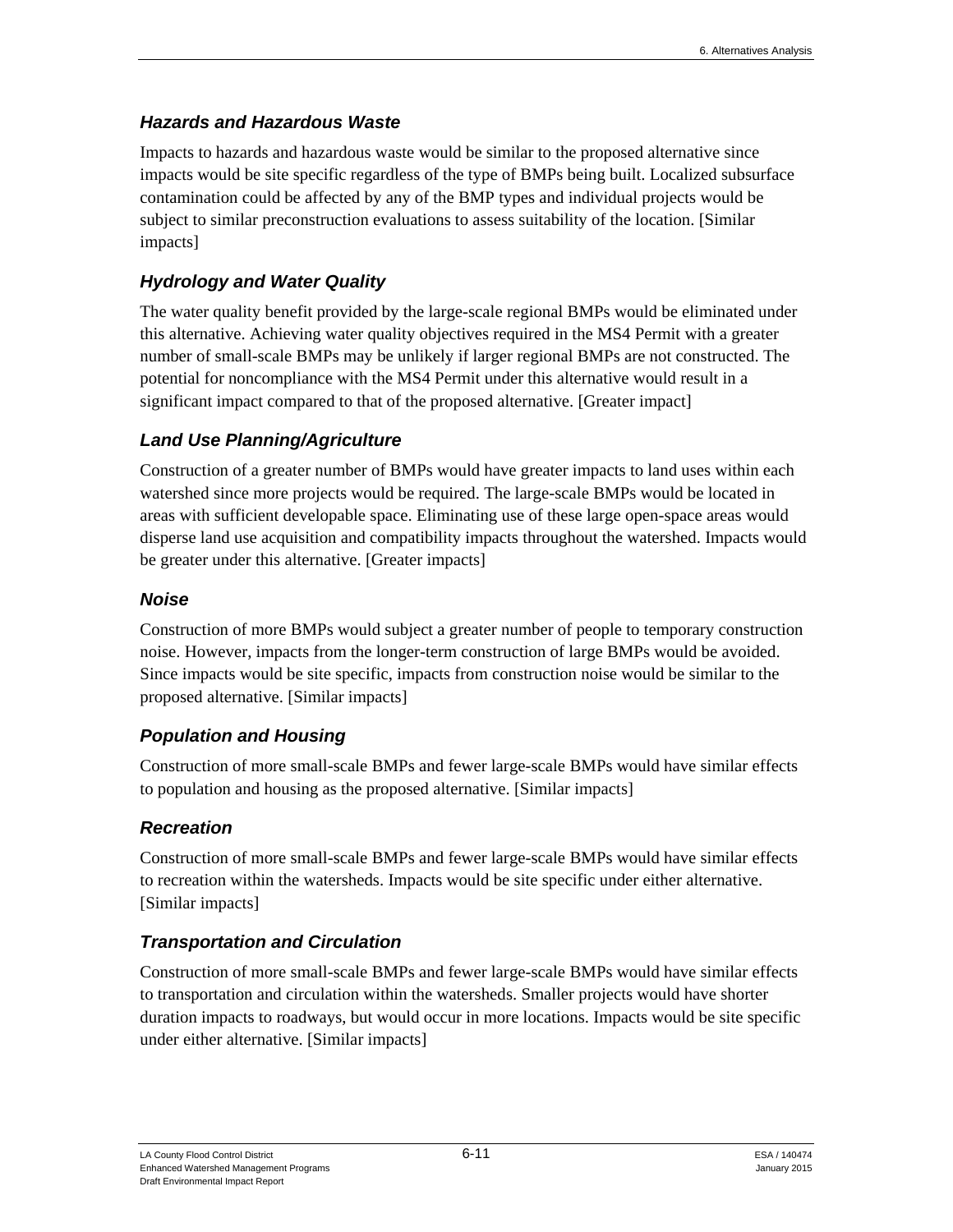#### *Utilities and Service Systems*

Construction of more small-scale BMPs and fewer large-scale BMPs would have similar effects to utilities and service systems as the proposed alternative. Construction impacts would be site specific. [Similar impacts]

# **6.5 Comparison of Alternatives**

This section provides a summary comparison of the alternatives relative to the proposed program, with respect to their ability to meet program objectives and their relative environmental impacts compared to the proposed program. **Table 6-2** summarizes the ability of the proposed program, the No Program Alternative, the Non-Structural BMPs Only Project Alternative, and the Distributed Structural and Non-Structural BMPs Only Project Alternative to meet the program objectives; it also summarizes the environmental impacts of these alternatives relative to the proposed program.

# **6.6 Alternatives Suggested in Scoping**

Several alternatives were suggested in comment letters received during the Notice of Preparation (NOP) Scoping process. These comments are included in Appendix A. One comment letter from Dr. Tom Williams representing the Sierra Club suggested that the PEIR include an assessment of several funding mechanism alternatives, including: Single Parcel Fee Assessment, Parcel Area Fee Assessment, Hybrid Parcel Area Fee Assessment, Zero Discharge Assessment, and Large Parcel Assessment. These suggested alternatives would not lessen any significant environmental impacts of the Program and were therefore not considered in this PEIR. Although CEQA allows for discussion of economic impacts and project costs as measures of feasibility, the funding mechanisms required to implement projects are generally not susceptible to environmental analysis. For these reasons, these suggested alternatives were not evaluated as program alternatives for CEQA compliance.

In addition to the fee assessment alternatives, the comment suggested a Full Capture and Recharge of Flows Greater than 100 cfs Alternative. This suggested alternative was rejected from further consideration because of the infeasibility of capturing all storm flows in Los Angeles County. The retention basins required to retain all storm flows in the County would be unrealistic, requiring most of the developed land in the County to be accomplished. The comment may have been suggesting full capture of all flows less than 100 cfs, but, again, this alternative was rejected from further consideration for the same reason: that the retention basins needed to retain and recharge all flows in Los Angeles County waterways less than 100 cfs would require enormous areas of undeveloped lands that are currently developed. Furthermore, groundwater recharge is only feasible in certain areas of the County because of the poor percolation capacity of surficial soils in some areas. The accumulation of subsurface clay lenses creates recharge barriers in many places of the County, making retention and recharge of large quantities of stormwater infeasible in these locations.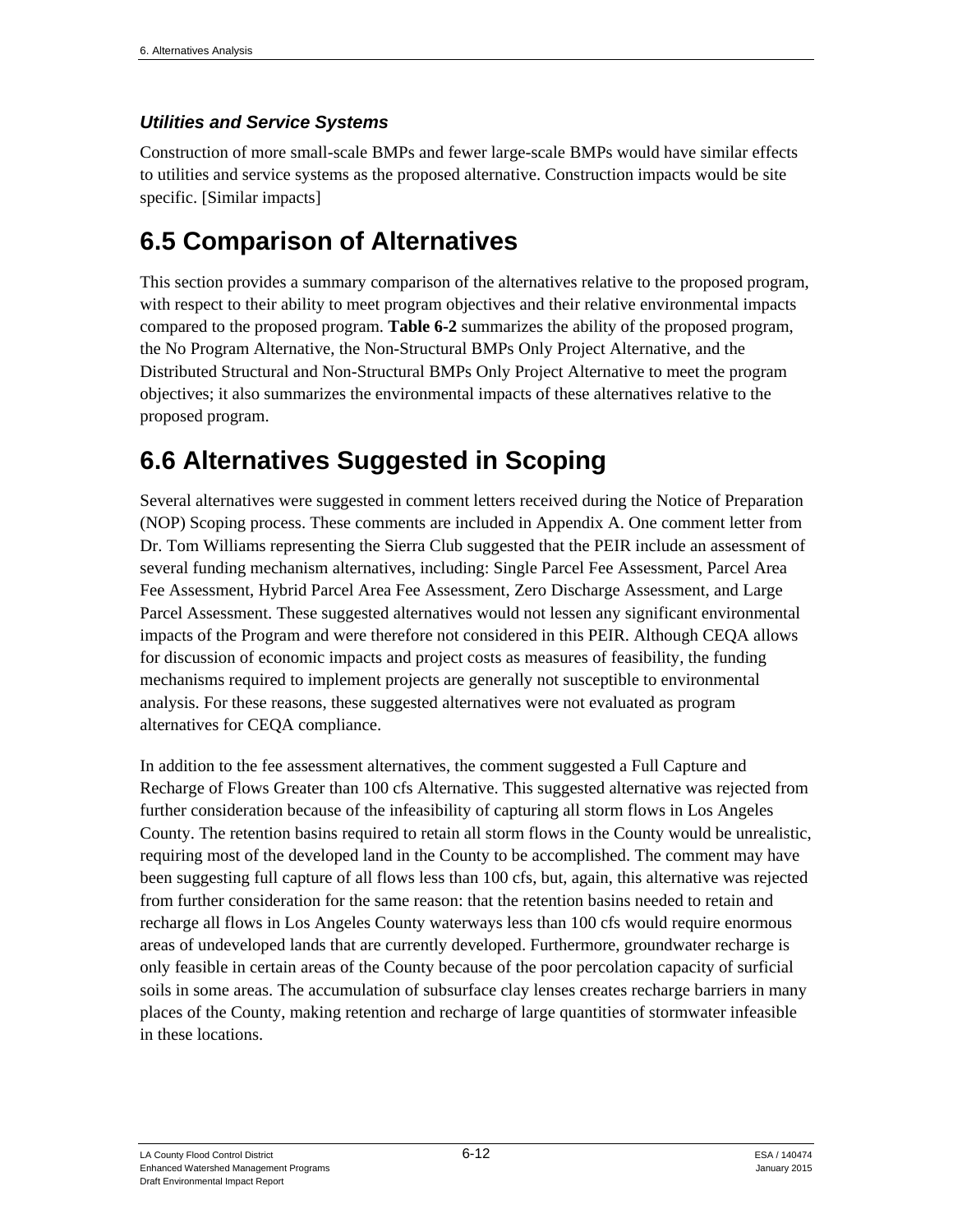|                                                                                                                                                                                                                | Proposed<br>Program | No Project | <b>Non-Structural</b><br><b>BMPs Only</b> | <b>Distributed</b><br><b>Structural/Non-</b><br><b>Structural</b><br><b>BMPs Only</b> |
|----------------------------------------------------------------------------------------------------------------------------------------------------------------------------------------------------------------|---------------------|------------|-------------------------------------------|---------------------------------------------------------------------------------------|
| <b>Project Objectives</b>                                                                                                                                                                                      |                     |            |                                           |                                                                                       |
| To collaborate among agencies (Permittee<br>jurisdictions) across the watershed to promote<br>more cost-effective and multi-beneficial water<br>quality improvement projects to comply with<br>the MS4 Permit. | Yes                 | No         | No                                        | <b>No</b>                                                                             |
| To develop watershed-wide EWMPs that will,<br>once implemented, remove or reduce<br>pollutants from dry- and wet-weather urban<br>runoff in a cost-effective manner.                                           | Yes                 | No         | No                                        | No                                                                                    |
| To reduce the impact of stormwater and non-<br>stormwater on receiving water quality.                                                                                                                          | Yes                 | Yes        | No                                        | Yes                                                                                   |
| <b>Environmental Impacts</b>                                                                                                                                                                                   |                     |            |                                           |                                                                                       |
| Aesthetics                                                                                                                                                                                                     | <b>LSM</b>          | Similar    | Greater                                   | Fewer                                                                                 |
| Air Quality (construction/operation)                                                                                                                                                                           | SU/LTS              | Similar    | Fewer                                     | Similar                                                                               |
| Biology                                                                                                                                                                                                        | <b>LSM</b>          | Similar    | Fewer                                     | Similar                                                                               |
| <b>Cultural Resources</b>                                                                                                                                                                                      | SU                  | Similar    | Fewer                                     | Similar                                                                               |
| Geology/Mineral Resources                                                                                                                                                                                      | <b>LSM</b>          | Similar    | Fewer                                     | Similar                                                                               |
| Greenhouse Gases                                                                                                                                                                                               | <b>LTS</b>          | Similar    | Fewer                                     | Similar                                                                               |
| Hazards and Hazardous Materials                                                                                                                                                                                | <b>LSM</b>          | Similar    | Fewer                                     | Similar                                                                               |
| <b>Hydrology and Water Quality</b>                                                                                                                                                                             | <b>LSM</b>          | Greater    | Greater                                   | Greater                                                                               |
| Land Use/Agriculture                                                                                                                                                                                           | <b>LTS</b>          | Similar    | Similar                                   | Greater                                                                               |
| Noise (construction/operation)                                                                                                                                                                                 | SU/LTS              | Similar    | Fewer                                     | Similar                                                                               |
| <b>Public Services/Recreation</b>                                                                                                                                                                              | <b>LTS</b>          | Similar    | Similar                                   | Similar                                                                               |
| Population and Housing and Environmental<br>Justice                                                                                                                                                            | <b>LTS</b>          | Similar    | Similar                                   | Similar                                                                               |
| <b>Transportation and Traffic</b>                                                                                                                                                                              | <b>LSM</b>          | Similar    | Fewer                                     | Similar                                                                               |
| Utilities and Service Systems                                                                                                                                                                                  | <b>LSM</b>          | Similar    | Fewer                                     | Similar                                                                               |
| I TR - Loss than Rinnificant                                                                                                                                                                                   |                     |            |                                           |                                                                                       |

**TABLE 6-2 ABILITY OF PROJECT ALTERNATIVES TO MEET PROJECT OBJECTIVES** 

ss than Significant

LSM = Less than Significant with Mitigation

# **6.7 Environmentally Superior Alternative**

CEQA requires that an EIR identify the environmentally superior alternative(s) of a project other than the proposed program or the "no project" alternative (CEQA Guidelines Section 15126.6 (e)(2)). As stated at the beginning of this chapter, the purpose of this alternatives analysis is to consider a reasonable range of alternatives that could feasibly attain most of the basic project objectives and avoid or substantially lessen significant program impacts.

SU = Significant and Unavoidable